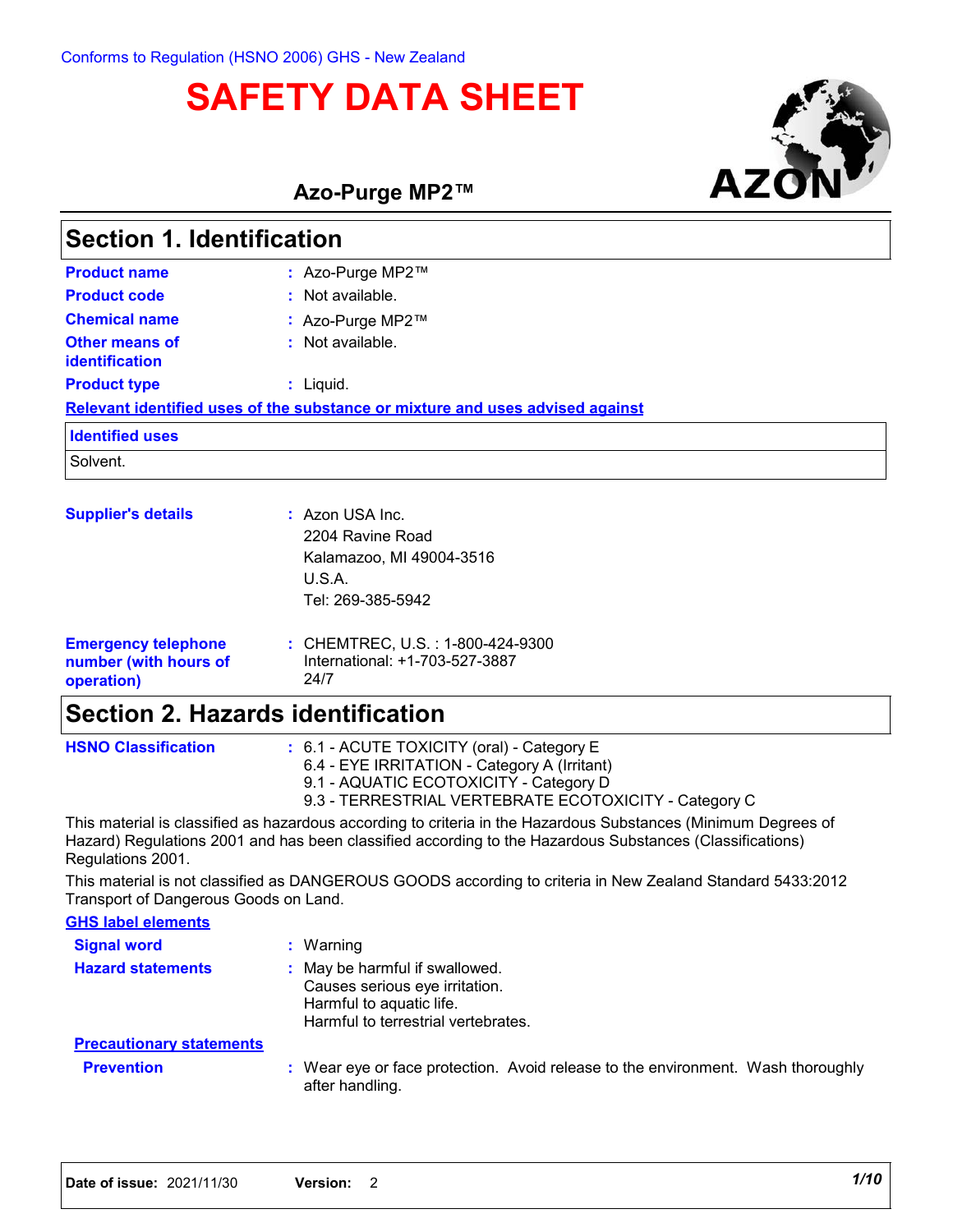### **Section 2. Hazards identification**

| <b>Response</b> | : IF IN EYES: Rinse cautiously with water for several minutes. Remove contact<br>lenses, if present and easy to do. Continue rinsing. If eye irritation persists: Get<br>medical advice/attention. Call a POISON CENTRE or doctor/physician if you feel<br>unwell. |
|-----------------|--------------------------------------------------------------------------------------------------------------------------------------------------------------------------------------------------------------------------------------------------------------------|
| <b>Storage</b>  | : Not applicable.                                                                                                                                                                                                                                                  |
| <b>Disposal</b> | : Dispose of contents and container in accordance with all local, regional, national<br>and international regulations.                                                                                                                                             |
| <b>Symbol</b>   |                                                                                                                                                                                                                                                                    |

**Other hazards which do not :** None known. **result in classification**

### **Section 3. Composition/information on ingredients**

| <b>Substance/mixture</b>                       | Mixture          |         |                   |
|------------------------------------------------|------------------|---------|-------------------|
| <b>Chemical name</b>                           | : Azo-Purge MP2™ |         |                   |
| <b>Other means of</b><br><b>identification</b> | Not available.   |         |                   |
| <b>Ingredient name</b>                         |                  | % (w/w) | <b>CAS number</b> |
| Dimethyl glutarate                             |                  | 60-80   | 1119-40-0         |
| Dimethyl adipate                               |                  | 10-30   | 627-93-0          |
| Dimethyl succinate                             |                  | 10-30   | 106-65-0          |

**There are no additional ingredients present which, within the current knowledge of the supplier and in the concentrations applicable, are classified as hazardous to health or the environment and hence require reporting in this section.**

**Occupational exposure limits, if available, are listed in Section 8.**

### **Section 4. First aid measures**

#### **Description of necessary first aid measures**

| <b>Inhalation</b>   | : Remove victim to fresh air and keep at rest in a position comfortable for breathing.<br>If not breathing, if breathing is irregular or if respiratory arrest occurs, provide<br>artificial respiration or oxygen by trained personnel. It may be dangerous to the<br>person providing aid to give mouth-to-mouth resuscitation. Get medical attention if<br>adverse health effects persist or are severe. If unconscious, place in recovery<br>position and get medical attention immediately. Maintain an open airway. Loosen<br>tight clothing such as a collar, tie, belt or waistband.                                                                                                                                         |
|---------------------|--------------------------------------------------------------------------------------------------------------------------------------------------------------------------------------------------------------------------------------------------------------------------------------------------------------------------------------------------------------------------------------------------------------------------------------------------------------------------------------------------------------------------------------------------------------------------------------------------------------------------------------------------------------------------------------------------------------------------------------|
| <b>Ingestion</b>    | : Wash out mouth with water. Remove dentures if any. If material has been<br>swallowed and the exposed person is conscious, give small quantities of water to<br>drink. Stop if the exposed person feels sick as vomiting may be dangerous. Do not<br>induce vomiting unless directed to do so by medical personnel. If vomiting occurs,<br>the head should be kept low so that vomit does not enter the lungs. Get medical<br>attention if adverse health effects persist or are severe. Never give anything by<br>mouth to an unconscious person. If unconscious, place in recovery position and get<br>medical attention immediately. Maintain an open airway. Loosen tight clothing such<br>as a collar, tie, belt or waistband. |
| <b>Skin contact</b> | : Flush contaminated skin with plenty of water. Remove contaminated clothing and<br>shoes. Get medical attention if symptoms occur. Wash clothing before reuse.<br>Clean shoes thoroughly before reuse.                                                                                                                                                                                                                                                                                                                                                                                                                                                                                                                              |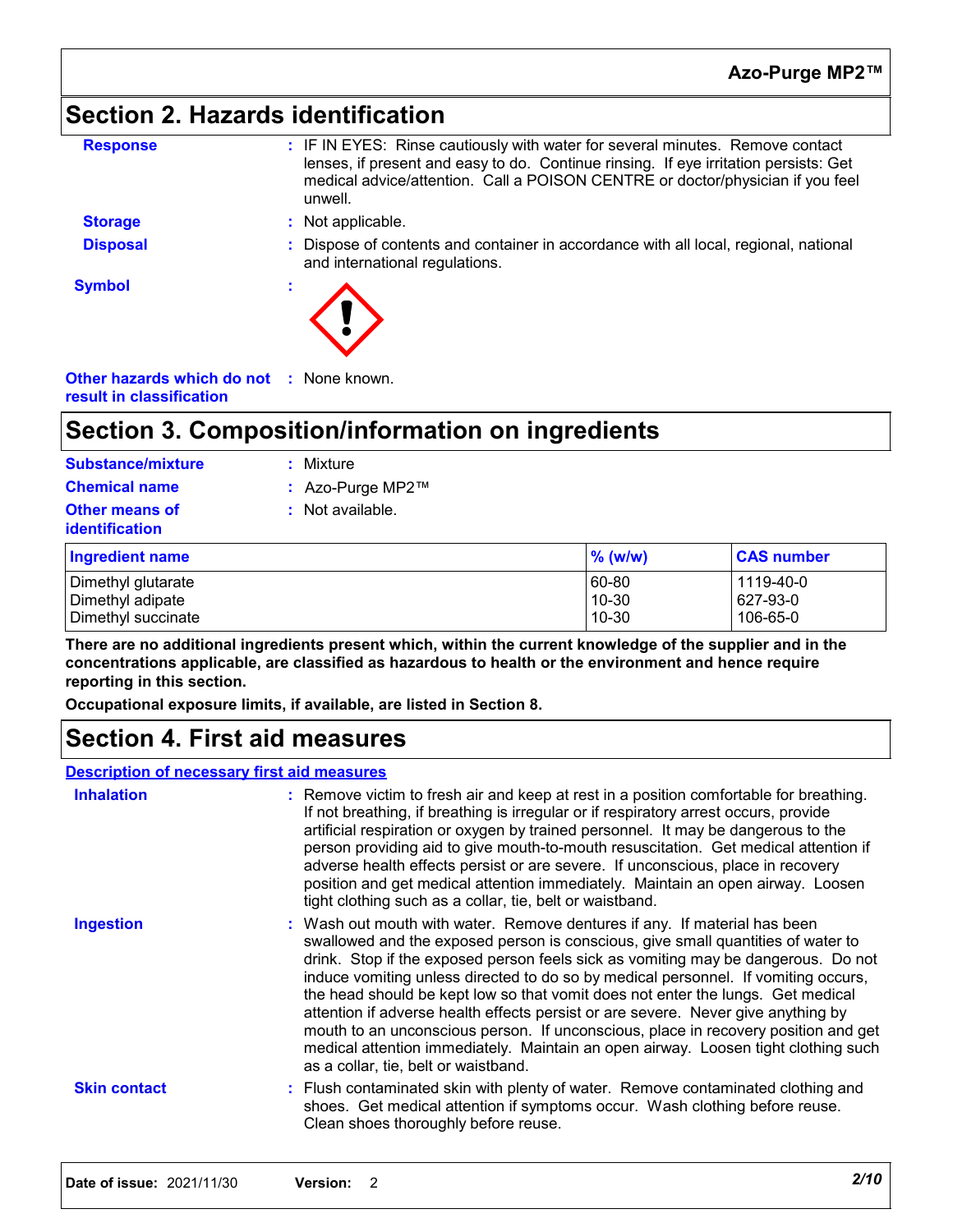### **Section 4. First aid measures**

| <b>Eye contact</b>                                 | : Immediately flush eyes with plenty of water, occasionally lifting the upper and lower<br>eyelids. Check for and remove any contact lenses. Continue to rinse for at least 20<br>minutes. Get medical attention. |
|----------------------------------------------------|-------------------------------------------------------------------------------------------------------------------------------------------------------------------------------------------------------------------|
| Most important symptoms/effects, acute and delayed |                                                                                                                                                                                                                   |
| <b>Potential acute health effects</b>              |                                                                                                                                                                                                                   |
| <b>Inhalation</b>                                  | : No known significant effects or critical hazards.                                                                                                                                                               |
| <b>Ingestion</b>                                   | : May be harmful if swallowed.                                                                                                                                                                                    |
| <b>Skin contact</b>                                | : No known significant effects or critical hazards.                                                                                                                                                               |
| <b>Eye contact</b>                                 | : Causes serious eye irritation.                                                                                                                                                                                  |
| <b>Over-exposure signs/symptoms</b>                |                                                                                                                                                                                                                   |
| <b>Inhalation</b>                                  | : No known significant effects or critical hazards.                                                                                                                                                               |
| <b>Ingestion</b>                                   | : No known significant effects or critical hazards.                                                                                                                                                               |
| <b>Skin</b>                                        | : No known significant effects or critical hazards.                                                                                                                                                               |
| <b>Eyes</b>                                        | : Adverse symptoms may include the following:<br>pain or irritation<br>watering<br>redness                                                                                                                        |
|                                                    | Indication of immediate medical attention and special treatment needed, if necessary                                                                                                                              |
| <b>Specific treatments</b>                         | : Not available.                                                                                                                                                                                                  |
| <b>Notes to physician</b>                          | : No specific treatment. Treat symptomatically. Contact poison treatment specialist<br>immediately if large quantities have been ingested or inhaled.                                                             |
| <b>Protection of first-aiders</b>                  | : No action shall be taken involving any personal risk or without suitable training. It<br>may be dangerous to the person providing aid to give mouth-to-mouth resuscitation.                                     |
|                                                    |                                                                                                                                                                                                                   |

**See toxicological information (Section 11)**

### **Section 5. Firefighting measures**

| <b>Extinguishing media</b>                               |                                                                                                                                                                                                                                                                                                                                  |
|----------------------------------------------------------|----------------------------------------------------------------------------------------------------------------------------------------------------------------------------------------------------------------------------------------------------------------------------------------------------------------------------------|
| <b>Suitable</b>                                          | : Water fog. Foam. Dry chemical powder. Carbon dioxide (CO2).                                                                                                                                                                                                                                                                    |
| <b>Not suitable</b>                                      | : Do not use water jet as an extinguisher, as this will spread the fire.                                                                                                                                                                                                                                                         |
| <b>Specific hazards arising</b><br>from the chemical     | : In a fire or if heated, a pressure increase will occur and the container may burst.<br>This material is harmful to aquatic life. Fire water contaminated with this material<br>must be contained and prevented from being discharged to any waterway, sewer or<br>drain. During fire, gases hazardous to health may be formed. |
| <b>Hazardous thermal</b><br>decomposition products       | : Decomposition products may include the following materials:<br>carbon dioxide<br>carbon monoxide                                                                                                                                                                                                                               |
| <b>Hazchem code</b>                                      | $:$ Not available.                                                                                                                                                                                                                                                                                                               |
| <b>Special precautions for fire-</b><br><b>fighters</b>  | : Promptly isolate the scene by removing all persons from the vicinity of the incident if<br>there is a fire. Move containers from fire area if this can be done without risk. No<br>action shall be taken involving any personal risk or without suitable training.                                                             |
| <b>Special protective</b><br>equipment for fire-fighters | : Fire-fighters should wear appropriate protective equipment and self-contained<br>breathing apparatus (SCBA) with a full face-piece operated in positive pressure<br>mode.                                                                                                                                                      |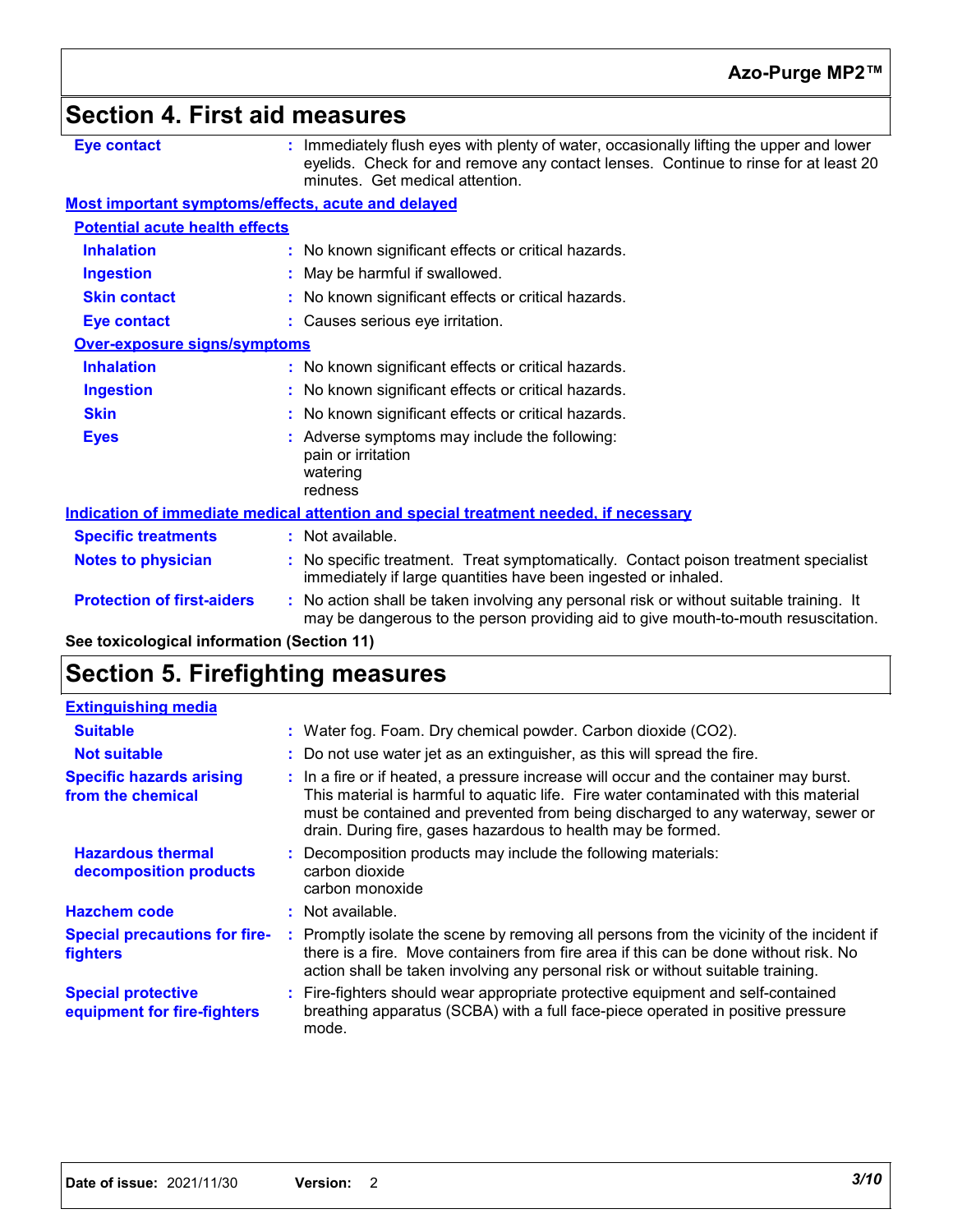### **Section 6. Accidental release measures**

| <b>Personal precautions,</b><br>protective equipment and<br>emergency procedures | : No action shall be taken involving any personal risk or without suitable training.<br>Evacuate surrounding areas. Keep unnecessary and unprotected personnel from<br>entering. Do not touch or walk through spilt material. Avoid breathing vapour or<br>mist. Provide adequate ventilation. Wear appropriate respirator when ventilation is<br>inadequate. Put on appropriate personal protective equipment (see Section 8).                                                                                                                                                                                                                                                                                   |  |
|----------------------------------------------------------------------------------|-------------------------------------------------------------------------------------------------------------------------------------------------------------------------------------------------------------------------------------------------------------------------------------------------------------------------------------------------------------------------------------------------------------------------------------------------------------------------------------------------------------------------------------------------------------------------------------------------------------------------------------------------------------------------------------------------------------------|--|
| <b>Environmental precautions</b>                                                 | : Avoid dispersal of spilt material and runoff and contact with soil, waterways, drains<br>and sewers. Inform the relevant authorities if the product has caused environmental<br>pollution (sewers, waterways, soil or air). Water polluting material. May be harmful<br>to the environment if released in large quantities.                                                                                                                                                                                                                                                                                                                                                                                     |  |
| <b>Methods and material for containment and cleaning up</b>                      |                                                                                                                                                                                                                                                                                                                                                                                                                                                                                                                                                                                                                                                                                                                   |  |
| <b>Small spill</b>                                                               | : Stop leak if without risk. Move containers from spill area. Dilute with water and mop<br>up if water-soluble. Alternatively, or if water-insoluble, absorb with an inert dry<br>material and place in an appropriate waste disposal container. Dispose of via a<br>licensed waste disposal contractor.                                                                                                                                                                                                                                                                                                                                                                                                          |  |
| <b>Large spill</b>                                                               | : Stop leak if without risk. Move containers from spill area. Approach the release<br>from upwind. Prevent entry into sewers, water courses, basements or confined<br>areas. Wash spillages into an effluent treatment plant or proceed as follows.<br>Contain and collect spillage with non-combustible, absorbent material e.g. sand,<br>earth, vermiculite or diatomaceous earth and place in container for disposal<br>according to local regulations (see Section 13). Dispose of via a licensed waste<br>disposal contractor. Contaminated absorbent material may pose the same hazard<br>as the spilt product. Note: see Section 1 for emergency contact information and<br>Section 13 for waste disposal. |  |

### **Section 7. Handling and storage**

| <b>Precautions for safe</b><br>handling                                          | : Put on appropriate personal protective equipment (see Section 8). Eating, drinking<br>and smoking should be prohibited in areas where this material is handled, stored<br>and processed. Workers should wash hands and face before eating, drinking and<br>smoking. Remove contaminated clothing and protective equipment before entering<br>eating areas. Do not ingest. Avoid contact with eyes, skin and clothing. Avoid<br>breathing vapour or mist. Avoid release to the environment. Keep in the original<br>container or an approved alternative made from a compatible material, kept tightly<br>closed when not in use. Empty containers retain product residue and can be<br>hazardous. Do not reuse container. |
|----------------------------------------------------------------------------------|-----------------------------------------------------------------------------------------------------------------------------------------------------------------------------------------------------------------------------------------------------------------------------------------------------------------------------------------------------------------------------------------------------------------------------------------------------------------------------------------------------------------------------------------------------------------------------------------------------------------------------------------------------------------------------------------------------------------------------|
| <b>Conditions for safe storage,</b><br>including any<br><b>incompatibilities</b> | : Store in accordance with local regulations. Store in original container protected<br>from direct sunlight in a dry, cool and well-ventilated area, away from incompatible<br>materials (see Section 10) and food and drink. Keep container tightly closed and<br>sealed until ready for use. Containers that have been opened must be carefully<br>resealed and kept upright to prevent leakage. Do not store in unlabelled containers.<br>Use appropriate containment to avoid environmental contamination. See Section 10<br>for incompatible materials before handling or use.                                                                                                                                         |

### **Section 8. Exposure controls/personal protection**

#### **Control parameters**

**Occupational exposure limits**

| <b>Appropriate engineering</b><br><b>controls</b> | : No special ventilation requirements. Good general ventilation should be sufficient to<br>control worker exposure to airborne contaminants. If this product contains<br>ingredients with exposure limits, use process enclosures, local exhaust ventilation or<br>other engineering controls to keep worker exposure below any recommended or<br>statutory limits. |
|---------------------------------------------------|---------------------------------------------------------------------------------------------------------------------------------------------------------------------------------------------------------------------------------------------------------------------------------------------------------------------------------------------------------------------|
|                                                   |                                                                                                                                                                                                                                                                                                                                                                     |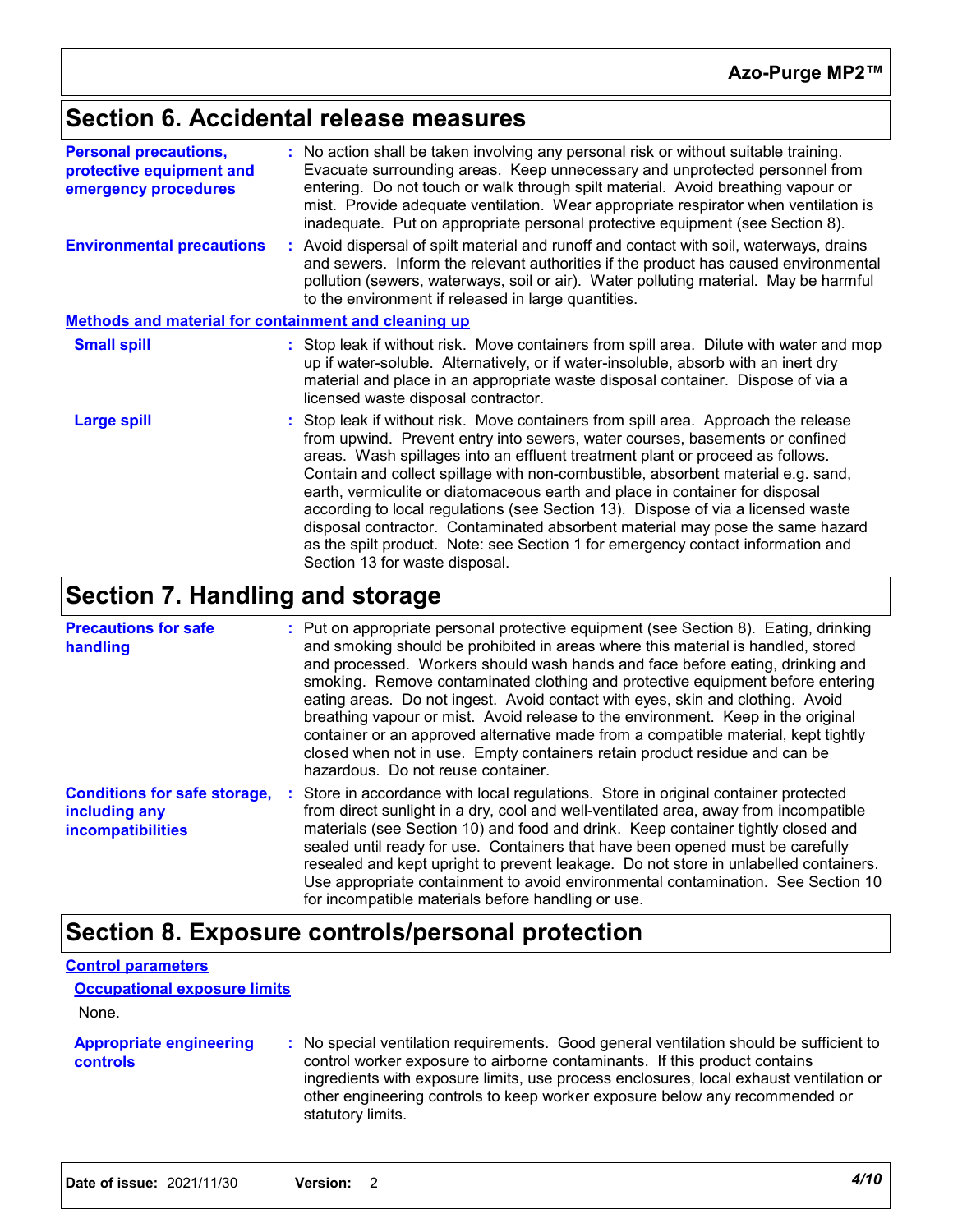### **Section 8. Exposure controls/personal protection**

| <b>Environmental exposure</b><br>controls | : Emissions from ventilation or work process equipment should be checked to ensure<br>they comply with the requirements of environmental protection legislation. In some<br>cases, fume scrubbers, filters or engineering modifications to the process<br>equipment will be necessary to reduce emissions to acceptable levels.                                                                                                                                                                                                                                                                                           |
|-------------------------------------------|---------------------------------------------------------------------------------------------------------------------------------------------------------------------------------------------------------------------------------------------------------------------------------------------------------------------------------------------------------------------------------------------------------------------------------------------------------------------------------------------------------------------------------------------------------------------------------------------------------------------------|
| <b>Individual protection measures</b>     |                                                                                                                                                                                                                                                                                                                                                                                                                                                                                                                                                                                                                           |
| <b>Hygiene measures</b>                   | : Wash hands, forearms and face thoroughly after handling chemical products, before<br>eating, smoking and using the lavatory and at the end of the working period.<br>Appropriate techniques should be used to remove potentially contaminated clothing.<br>Wash contaminated clothing before reusing. Ensure that eyewash stations and<br>safety showers are close to the workstation location.                                                                                                                                                                                                                         |
| <b>Respiratory protection</b>             | : Use a properly fitted, air-purifying or air-fed respirator complying with an approved<br>standard if a risk assessment indicates this is necessary. Respirator selection must<br>be based on known or anticipated exposure levels, the hazards of the product and<br>the safe working limits of the selected respirator.                                                                                                                                                                                                                                                                                                |
| <b>Hand protection</b>                    | : Chemical-resistant, impervious gloves complying with an approved standard should<br>be worn at all times when handling chemical products if a risk assessment indicates<br>this is necessary. Considering the parameters specified by the glove manufacturer,<br>check during use that the gloves are still retaining their protective properties. It<br>should be noted that the time to breakthrough for any glove material may be<br>different for different glove manufacturers. In the case of mixtures, consisting of<br>several substances, the protection time of the gloves cannot be accurately<br>estimated. |
| <b>Eye protection</b>                     | : Safety eyewear complying with an approved standard should be used when a risk<br>assessment indicates this is necessary to avoid exposure to liquid splashes, mists,<br>gases or dusts. If contact is possible, the following protection should be worn,<br>unless the assessment indicates a higher degree of protection: chemical splash<br>goggles.                                                                                                                                                                                                                                                                  |
| <b>Skin protection</b>                    | : Personal protective equipment for the body should be selected based on the task<br>being performed and the risks involved and should be approved by a specialist<br>before handling this product.                                                                                                                                                                                                                                                                                                                                                                                                                       |

### **Section 9. Physical and chemical properties and safety characteristics**

The conditions of measurement of all properties are at standard temperature and pressure unless otherwise indicated.

| <b>Date of issue: 2021/11/30</b>                                  | <b>Version:</b><br>2                               | 5/10 |
|-------------------------------------------------------------------|----------------------------------------------------|------|
| <b>Vapour pressure</b>                                            | : 0.027 kPa (0.2 mm Hg) @ 20°°C                    |      |
| Lower and upper explosion<br>limit/flammability limit             | $:$ Lower: $0.9\%$<br>Upper: 8%                    |      |
| <b>Flammability</b>                                               | : Not available.                                   |      |
| <b>Evaporation rate</b>                                           | $:$ <1 (Butyl acetate = 1)                         |      |
| <b>Flash point</b>                                                | : Closed cup: $103^{\circ}$ C (217.4 $^{\circ}$ F) |      |
| <b>Boiling point, initial boiling</b><br>point, and boiling range | : $196^{\circ}$ C (384.8 $^{\circ}$ F)             |      |
| <b>Melting point/freezing point</b>                               | $:$ Not available.                                 |      |
| рH                                                                | : Not available.                                   |      |
| <b>Odour threshold</b>                                            | Not available.                                     |      |
| <b>Odour</b>                                                      | : Typical Solvent.                                 |      |
| <b>Colour</b>                                                     | : Colourless.                                      |      |
| <b>Physical state</b>                                             | : Liquid. [Clear.]                                 |      |
| <b>Appearance</b>                                                 |                                                    |      |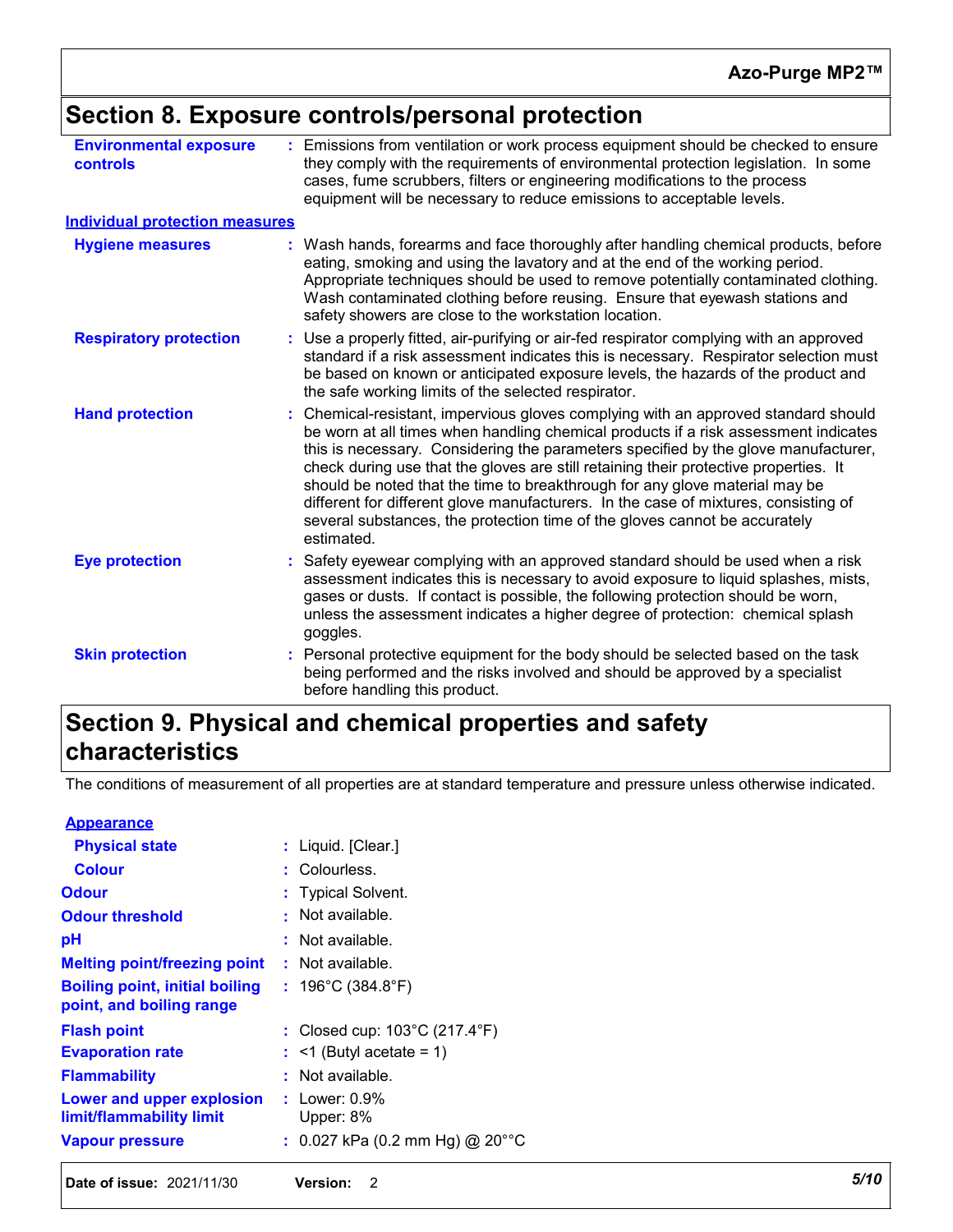### **Section 9. Physical and chemical properties and safety characteristics**

| <b>Relative vapour density</b>                    | : $>1$ [Air = 1]                                         |
|---------------------------------------------------|----------------------------------------------------------|
| <b>Relative density</b>                           | : 1.094                                                  |
| <b>Solubility</b>                                 | : (water) 5.3% (w/w) @ 20°C                              |
| <b>Miscible with water</b>                        | Slightly miscible.                                       |
| <b>Partition coefficient: n-</b><br>octanol/water | : Not applicable.                                        |
| <b>Auto-ignition temperature</b>                  | $:$ Not available.                                       |
| <b>Decomposition temperature</b>                  | $:$ Not available.                                       |
| <b>Viscosity</b>                                  | : Kinematic: $0.024$ cm <sup>2</sup> /s (2.4 cSt) @ 25°C |
| Flow time (ISO 2431)                              | $:$ Not available.                                       |
| <b>Particle characteristics</b>                   |                                                          |
| <b>Median particle size</b>                       | : Not applicable.                                        |
| <b>VOC content</b>                                | $: 100 \%$                                               |

### **Section 10. Stability and reactivity**

| <b>Chemical stability</b>                    | : The product is stable.                                                                                                                                                                                                             |
|----------------------------------------------|--------------------------------------------------------------------------------------------------------------------------------------------------------------------------------------------------------------------------------------|
| <b>Possibility of hazardous</b><br>reactions | : Under normal conditions of storage and use, hazardous reactions will not occur.                                                                                                                                                    |
| <b>Conditions to avoid</b>                   | : Keep away from heat, hot surfaces, sparks, open flames and other ignition sources.<br>Suitable precautions should be utilized if using this product at temperatures above<br>the flash point. Contact with incompatible materials. |
| <b>Incompatible materials</b>                | : Reactive or incompatible with the following materials: oxidising materials and acids.                                                                                                                                              |
| <b>Hazardous decomposition</b><br>products   | : Under normal conditions of storage and use, hazardous decomposition products<br>should not be produced.                                                                                                                            |

### **Section 11. Toxicological information**

| <b>Information on likely routes of exposure</b>                                            |
|--------------------------------------------------------------------------------------------|
| : No known significant effects or critical hazards.                                        |
| : May be harmful if swallowed.                                                             |
| : No known significant effects or critical hazards.                                        |
| : Causes serious eye irritation.                                                           |
| <b>Symptoms related to the physical, chemical and toxicological characteristics</b>        |
| : No known significant effects or critical hazards.                                        |
| : No known significant effects or critical hazards.                                        |
| : No known significant effects or critical hazards.                                        |
| : Adverse symptoms may include the following:<br>pain or irritation<br>watering<br>redness |
|                                                                                            |

**Acute toxicity Delayed and immediate effects as well as chronic effects from short and long-term exposure**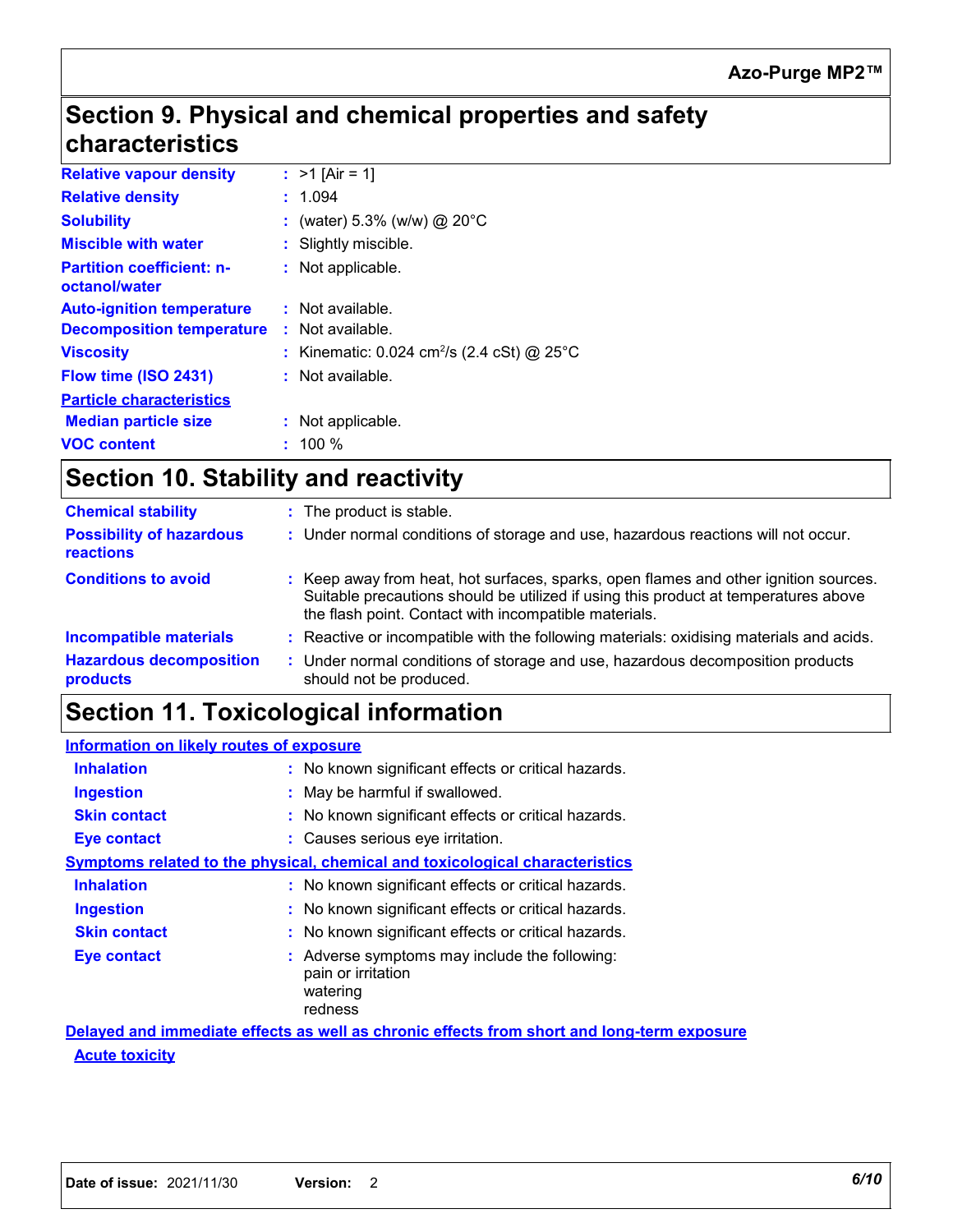### **Azo-Purge MP2™**

## **Section 11. Toxicological information**

| <b>Product/ingredient name</b> | <b>Result</b> | <b>Species</b> | <b>Dose</b> | <b>Exposure</b> |
|--------------------------------|---------------|----------------|-------------|-----------------|
| Dimethyl glutarate             | LD50 Dermal   | Rabbit         | >5000 mg/kg |                 |
|                                | LD50 Oral     | Rat            | >5000 mg/kg |                 |
| Dimethyl adipate               | LD50 Dermal   | Rabbit         | >5000 mg/kg |                 |
|                                | LD50 Oral     | Rat            | 11300 mg/kg |                 |
| Dimethyl succinate             | LD50 Dermal   | Rabbit         | >5000 mg/kg |                 |
|                                | LD50 Oral     | Rat            | $>5$ g/kg   |                 |

#### **Irritation/Corrosion**

There is no data available.

#### **Sensitisation**

There is no data available.

### **General :** No known significant effects or critical hazards. **Carcinogenicity : No known significant effects or critical hazards. Mutagenicity :** No known significant effects or critical hazards. **Teratogenicity :** No known significant effects or critical hazards. **Developmental effects :** No known significant effects or critical hazards. **Fertility effects :** No known significant effects or critical hazards. **Potential chronic health effects Inhalation <b>:** No known significant effects or critical hazards. **Ingestion :** No known significant effects or critical hazards. **Skin contact :** No known significant effects or critical hazards. **Eye contact :** No known significant effects or critical hazards.

#### **Chronic toxicity**

There is no data available.

#### **Carcinogenicity**

There is no data available.

#### **Mutagenicity**

There is no data available.

**Teratogenicity**

There is no data available.

#### **Reproductive toxicity**

There is no data available.

#### **Specific target organ toxicity**

There is no data available.

#### **Aspiration hazard**

There is no data available.

#### **Numerical measures of toxicity**

#### **Acute toxicity estimates**

| <b>Route</b> | <b>ATE value</b> |
|--------------|------------------|
| Oral         | 2333.33 mg/kg    |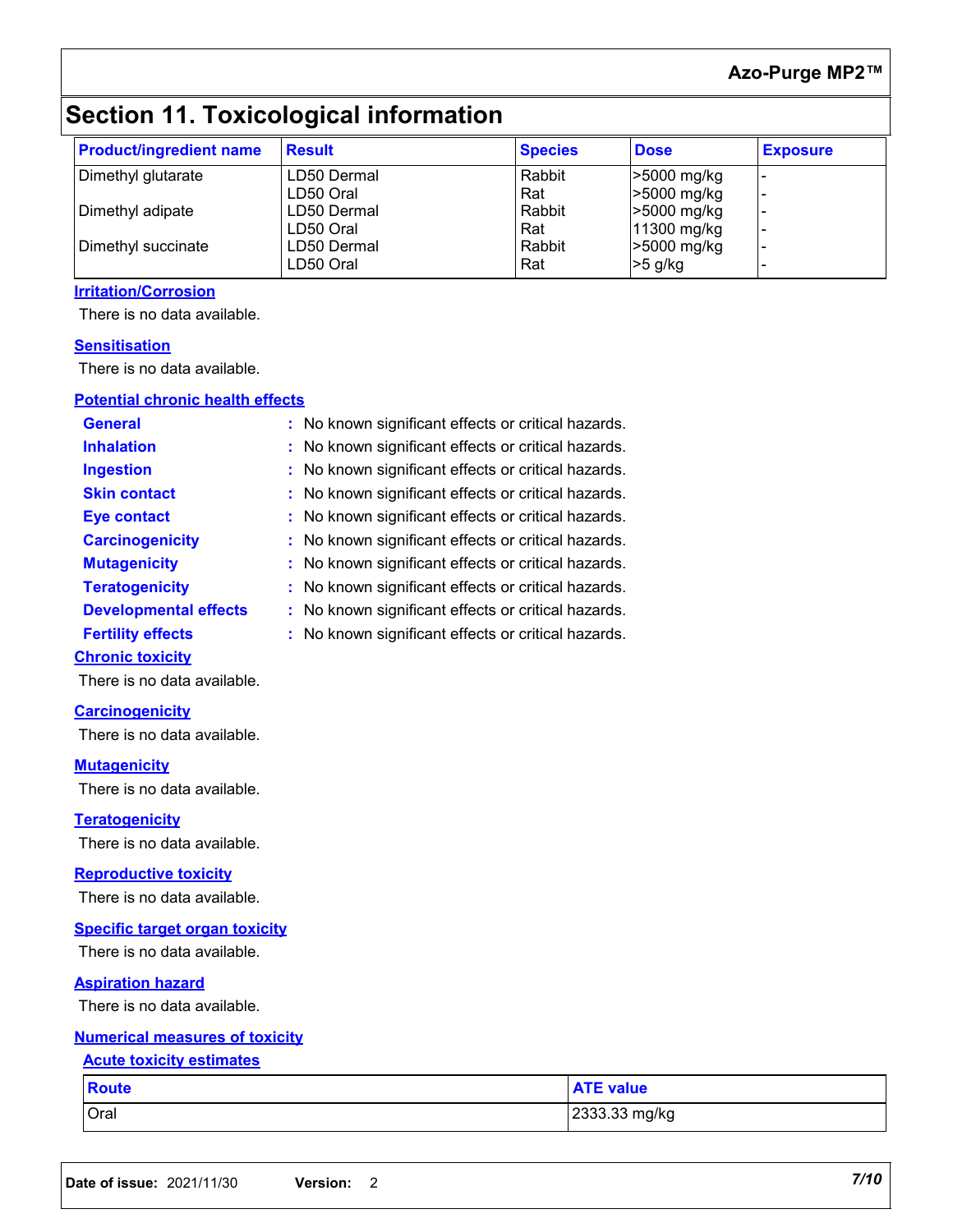### **Section 12. Ecological information**

**Ecotoxicity :** This material is harmful to aquatic life.

#### **Aquatic and terrestrial toxicity**

There is no data available.

#### **Persistence/degradability**

There is no data available.

#### **Bioaccumulative potential**

| <b>Product/ingredient name</b> | LogP <sub>ow</sub> | <b>BCF</b> | <b>Potential</b> |
|--------------------------------|--------------------|------------|------------------|
| Dimethyl glutarate             | 0.49               |            | <b>llow</b>      |
| Dimethyl adipate               | . .03              |            | <b>Ilow</b>      |
| Dimethyl succinate             | 0.33               |            | llow             |

#### **Mobility in soil**

| <b>Soil/water partition</b><br>coefficient (K <sub>oc</sub> ) | : Not available.                                    |
|---------------------------------------------------------------|-----------------------------------------------------|
| <b>Other adverse effects</b>                                  | : No known significant effects or critical hazards. |

### **Section 13. Disposal considerations**

| <b>Disposal methods</b> | : The generation of waste should be avoided or minimised wherever possible.<br>Disposal of this product, solutions and any by-products should comply with the                |
|-------------------------|------------------------------------------------------------------------------------------------------------------------------------------------------------------------------|
|                         | requirements of environmental protection and waste disposal legislation and any                                                                                              |
|                         | regional local authority requirements. Dispose of surplus and non-recyclable                                                                                                 |
|                         | products via a licensed waste disposal contractor. Waste should not be disposed of<br>untreated to the sewer unless fully compliant with the requirements of all authorities |
|                         | with jurisdiction. Waste packaging should be recycled. Incineration or landfill                                                                                              |
|                         | should only be considered when recycling is not feasible. This material and its                                                                                              |
|                         | container must be disposed of in a safe way. Care should be taken when handling                                                                                              |
|                         | empty containers that have not been cleaned or rinsed out. Empty containers or                                                                                               |
|                         | liners may retain some product residues. Avoid dispersal of spilt material and runoff                                                                                        |
|                         | and contact with soil, waterways, drains and sewers.                                                                                                                         |

### **Section 14. Transport information**

|                                      | <b>New Zealand</b>       | <b>IMDG</b>    | <b>IATA</b>              |
|--------------------------------------|--------------------------|----------------|--------------------------|
| <b>UN number</b>                     | Not regulated.           | Not regulated. | Not regulated.           |
| <b>UN proper</b><br>shipping name    | $\overline{\phantom{0}}$ |                | $\qquad \qquad$          |
| <b>Transport hazard</b><br>class(es) | $\overline{\phantom{a}}$ |                | $\qquad \qquad$          |
| <b>Packing group</b>                 | $\overline{\phantom{a}}$ | ۰              | $\overline{\phantom{a}}$ |
| <b>Environmental</b><br>hazards      | No.                      | No.            | No.                      |

**Special precautions for user Transport within user's premises:** always transport in closed containers that are **:** upright and secure. Ensure that persons transporting the product know what to do in the event of an accident or spillage.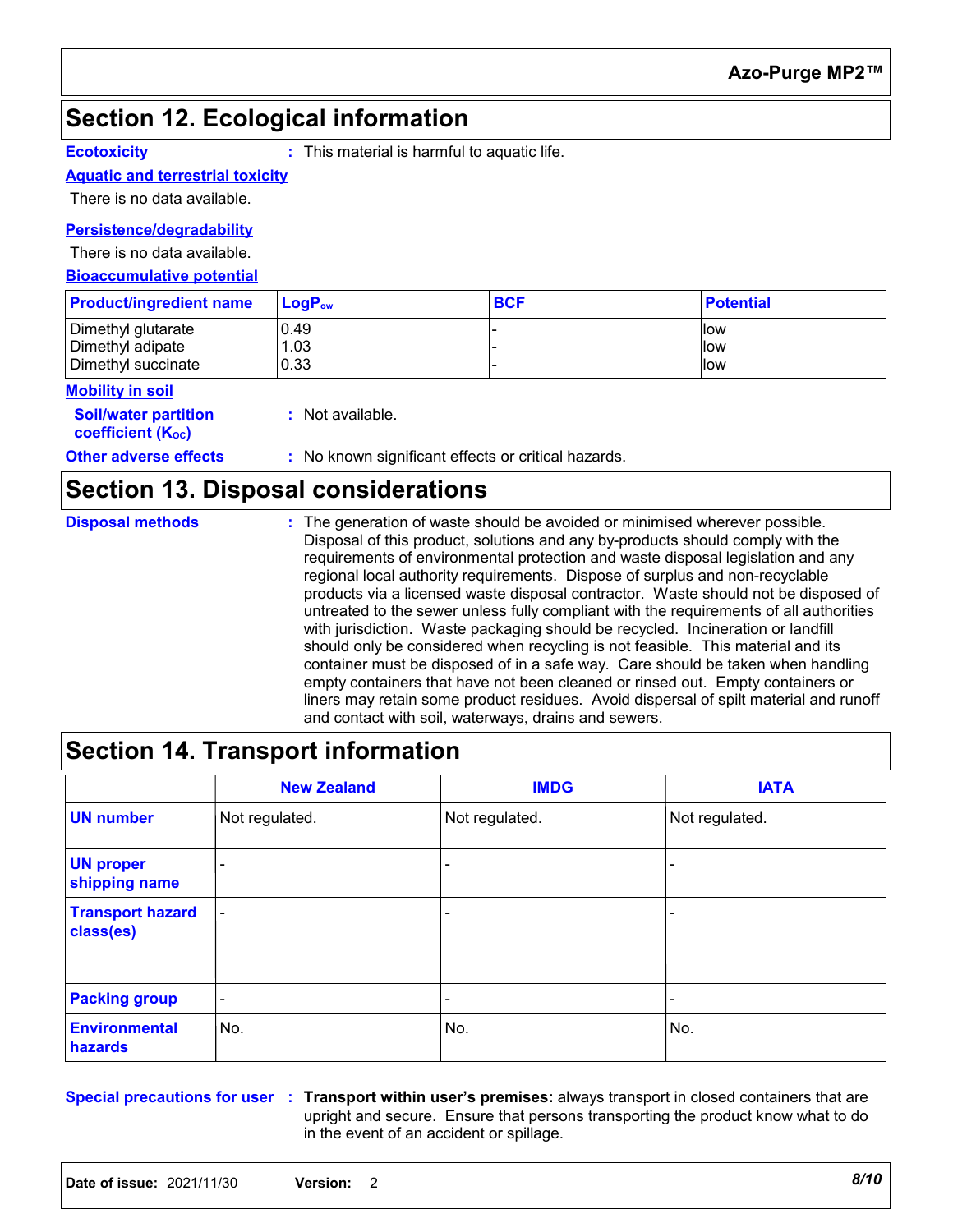### **Section 14. Transport information**

#### **Transport in bulk according :** Not available. **to IMO instruments**

### **Section 15. Regulatory information**

| <b>HSNO Approval Number</b>                                                 | : Not available.                                                                                                                                                                              |
|-----------------------------------------------------------------------------|-----------------------------------------------------------------------------------------------------------------------------------------------------------------------------------------------|
| <b>HSNO Group Standard</b>                                                  | : Not available.                                                                                                                                                                              |
| <b>HSNO Classification</b>                                                  | : 6.1 - ACUTE TOXICITY (oral) - Category E<br>6.4 - EYE IRRITATION - Category A (Irritant)<br>9.1 - AQUATIC ECOTOXICITY - Category D<br>9.3 - TERRESTRIAL VERTEBRATE ECOTOXICITY - Category C |
| <b>International regulations</b>                                            |                                                                                                                                                                                               |
|                                                                             | <b>Chemical Weapon Convention List Schedules I, II &amp; III Chemicals</b>                                                                                                                    |
| Not listed.                                                                 |                                                                                                                                                                                               |
| <b>Montreal Protocol</b><br>Not listed.                                     |                                                                                                                                                                                               |
| <b>Stockholm Convention on Persistent Organic Pollutants</b><br>Not listed. |                                                                                                                                                                                               |
| <b>Rotterdam Convention on Prior Informed Consent (PIC)</b><br>Not listed.  |                                                                                                                                                                                               |
| <b>UNECE Aarhus Protocol on POPs and Heavy Metals</b><br>Not listed.        |                                                                                                                                                                                               |
| <b>Inventory list</b>                                                       |                                                                                                                                                                                               |

**New Zealand :** All components are listed or exempted.

### **Section 16. Other information**

| <b>History</b>                    |                                                                                                                                                                                                                                                                                                                                                                                                                                                                                                                                                                                                                                                                                                                                                         |
|-----------------------------------|---------------------------------------------------------------------------------------------------------------------------------------------------------------------------------------------------------------------------------------------------------------------------------------------------------------------------------------------------------------------------------------------------------------------------------------------------------------------------------------------------------------------------------------------------------------------------------------------------------------------------------------------------------------------------------------------------------------------------------------------------------|
| Date of issue/Date of<br>revision | : 2021/11/30                                                                                                                                                                                                                                                                                                                                                                                                                                                                                                                                                                                                                                                                                                                                            |
| Date of previous issue            | : 2018/06/15                                                                                                                                                                                                                                                                                                                                                                                                                                                                                                                                                                                                                                                                                                                                            |
| <b>Version</b>                    | $\therefore$ 2                                                                                                                                                                                                                                                                                                                                                                                                                                                                                                                                                                                                                                                                                                                                          |
| Internal code                     | $: 119-022$                                                                                                                                                                                                                                                                                                                                                                                                                                                                                                                                                                                                                                                                                                                                             |
| <b>Prepared by</b>                | : KMK Regulatory Services Inc.                                                                                                                                                                                                                                                                                                                                                                                                                                                                                                                                                                                                                                                                                                                          |
| <b>Key to abbreviations</b>       | : ADG = Australian Dangerous Goods<br>ADR = The European Agreement concerning the International Carriage of<br>Dangerous Goods by Road<br>ATE = Acute Toxicity Estimate<br>BCF = Bioconcentration Factor<br>GHS = Globally Harmonized System of Classification and Labelling of Chemicals<br>IATA = International Air Transport Association<br>IBC = Intermediate Bulk Container<br><b>IMDG = International Maritime Dangerous Goods</b><br>LogPow = logarithm of the octanol/water partition coefficient<br>MARPOL = International Convention for the Prevention of Pollution From Ships,<br>1973 as modified by the Protocol of 1978. ("Marpol" = marine pollution)<br>RID = The Regulations concerning the International Carriage of Dangerous Goods |